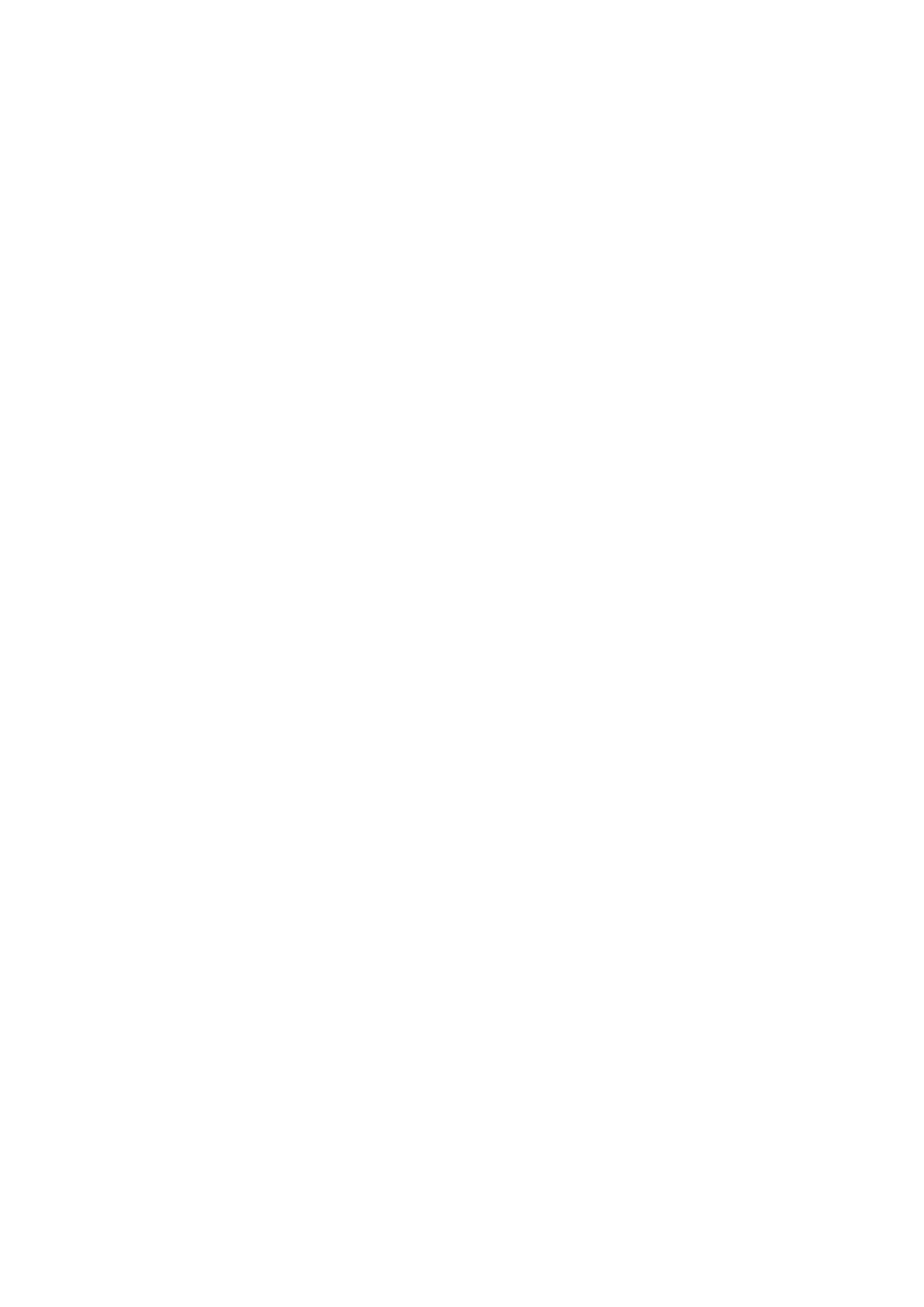7KH WRWUDORDZELOLWRI \$6\$%/23RUWDO LQUBJEW RIWKI 3XUFKOM EXLUWYRI WKWOUDFW ZLOOR FDM HFG RIWK SULFRIWKHR QUUDFW **5.2.**

### **6. ANTICORRUPTION CONTROL AND CODE OF CONDUCT**

The Purchaser commits to respect  $66\%2\&\text{RUWMO}$  SROLFLWQ UODWLRQ MRICOrruption control and the code of conduct in force at every moment, in accordance with the **Annex.** 

# **7. DATA PROTECTION**

The personal data of the natural persons involved in the signature and in the management and execution of the services subject to the Contract in the name of and representing and/or on behalf of the Purchaser will be considered under the responsibility of  $66\% / 23$ RUW $20$ . When applicable, they will be [integrated in files of its ownership\), for the execution,](https://www.tesa.es/en/site/tesa/site-functions/privacy-centre/privacy-contact-centre/) development, maintenance and control of the supplies subject to the Contract and in compliance with their legal obligations. The owner of such personal data will be able to exercise his/her right of access, amendment, opposition, suppression, portability, limitation of the data processing, right to opposition to data processing based on automated decisions and whatever other applicable rights resulting from application by contacting in writing KWWSVZZDVDEORKRPSWSWSULYDFKWHSULYDFKRWDFWFWUH The legitimizing causes of the described data processing are the execution and control of the contractual relationship between the Parties, the legitimate interest consisting on the maintenance of the commercial relationship and the compliance of the legal obligations of \$6%/23RUWXO

The personal data will be treated during the development of the subject matter of the Contract and during the maximum period of time of 6 years after its termination with the only purpose to comply with any applicable law. Likewise, the legal representatives remain informed that they can submit any claim or request related to their personal data protection before the corresponding Data Protection Authorities.

Prior to providing  $$6\%/2\&RUW\&O$  with any personal data of the persons involved in the execution of the supplies subject to the Contract, the Purchaser undertakes to inform such persons of the content covered in the Contract and to have complied with any other requirements which could be applicable for the correct transfer of their personal data to  $66\%/23RUW\&O$  and this one will not need to take any further action in respect of those persons in terms of information or consent.

# **8. MISCELLANEOUS**

**8.1.** These General Conditions will regulate any type of work or service supplied by \$6\$/2<

to the Purchaser within the framework of the Contract. If one of the provisions in these General Conditions differs from the requirements of a mandatory applicable law, these General Conditions will be amended in the minimum extent necessary to comply with such law. No term, condition, guarantee or agreement contained in any communication, catalogue or in any other format will be applicable unless it is covered in these General Conditions or is incorporated in the Contract by express written mutual consent of both Parties.

**8.2. 8.2. 8.2. 3.2. 3.2. 3.3 3.3 3.3 3.3 3.3 3.3 3.3 3.3 3.3 3.3 3.3 3.3 3.3 3.4 3.4 3.4 3.4 3.4 3.4 3.4 3.4 3.4 3.4 3.4 3.4 3.4 3.4 3.4 3.4 3.4 3.4** Conditions, in such a way that they are incorporated into the Contract in its version in force when submitting the relevant purchase order.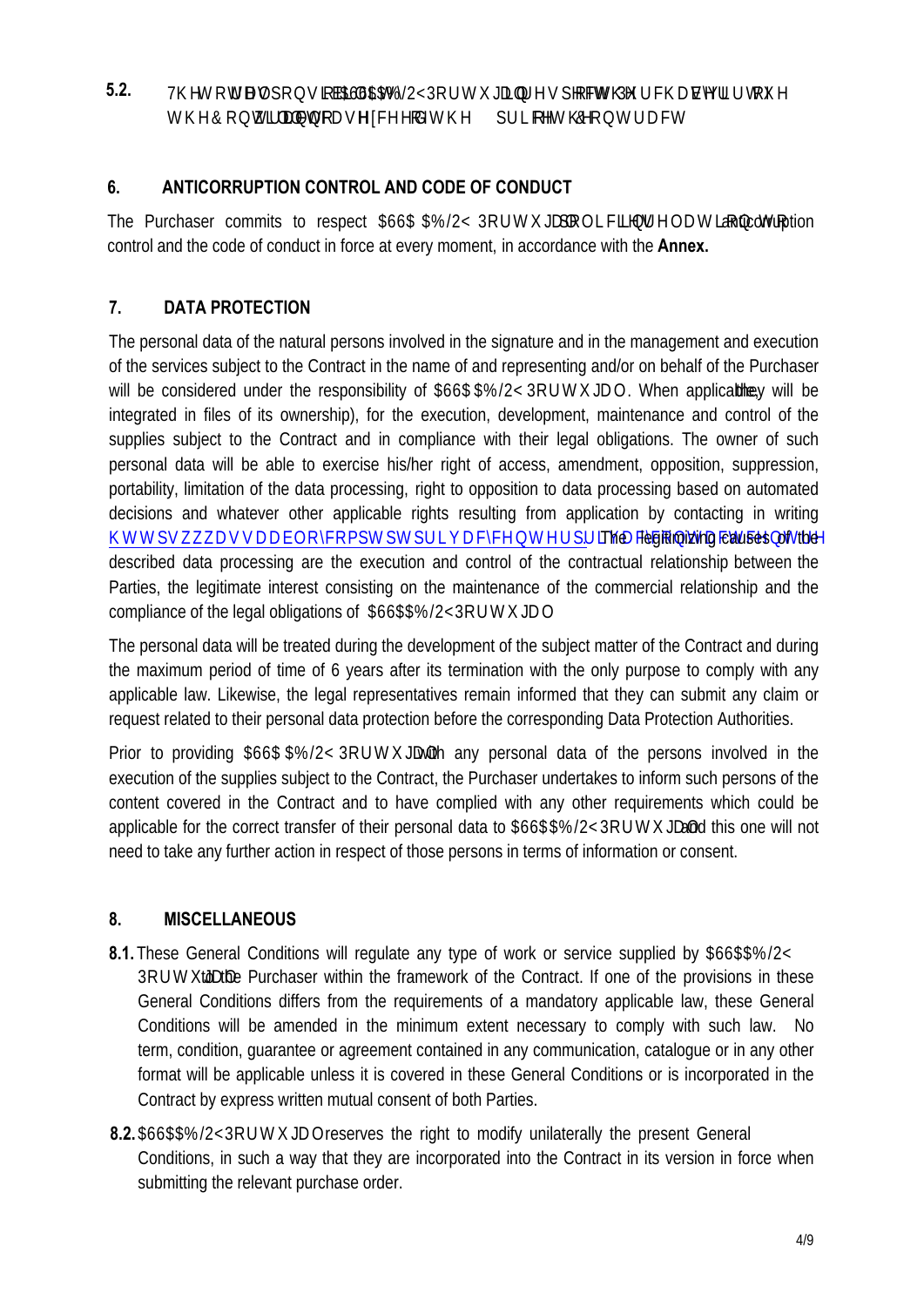#### **9. APPLICABLE LAW AND JURISDICTION**

- **9.1.** The present General Conditions and the Contract will be governed under the Spanish Law.
- **9.2.** The Parties, expressly renounce their rights for submission to any other jurisdiction. They will submit to tribunals and courts of the jurisdictions of the city of Irun (Spain) for the resolution of any dispute, claim or controversy that may arise from or in relation to the present General Conditions and Contract, including any matter related to its interpretation, existence, validity, compliance , resolution, nullity or performance.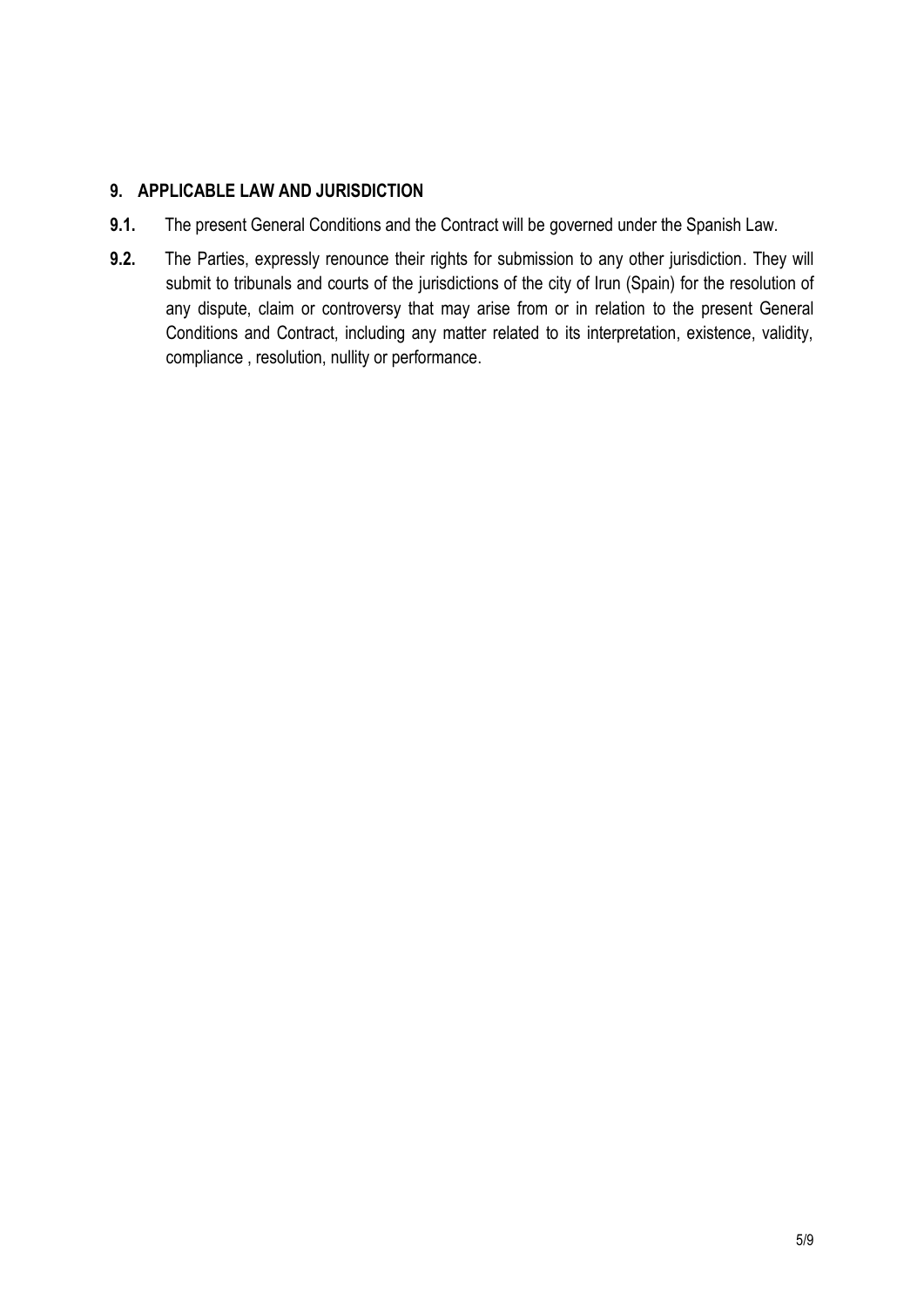### **ANNEX**

#### **1. ANTI-CORRUPTION AND EXPORT CONTROL**

For the purpose of this Clause, the following terms defined will have the following meaning:

"**Official**" refers to any officer, employee, agent or representative of, or any other person acting as an officer for or on behalf of any (i) government, including any entity owned by it or under its control, (ii) political party, civil officer of the party or candidate, or (iii) public international organization; or any person holding a legislative, administrative or judicial position or a public position for on in the name of a country, a public agent or a public company.

"**Designed person**" refers to a person or entity listed in (i) , or is owned or controlled by a person or entity listed in any list of Sanctions, or (ii) is a addressee of Sanctions.

"**Sanctions**" refer to economic and commercial embargoes and laws, regulations, norms or restrictive measures for sanctions imposed enacted or applied by the European Union, *Her Majesty's Treasury*, the "OFAC"(Office of Foreign assets control of the USA), the State Department of the United States of America, any other government entity of the United States of America, The United Nations Security Council, any Sanctions Committee of the Security Council of the United Nations or any other appropriate government or regulating authority.

### **1.1 ANTICORRUPTION**

The Purchaser declares and guarantees ASSA ABLOY Portugal that:

**1.1.1.** Neither the Purchaser, nor the subsidiaries of the companies belonging to the same Group of companies of the Purchaser (**"Group**" refers to the situations provided in article 42 of the Code of Commerce) (the **"Subsidiaries"**) nor any administrator, director, manager, employee, representative or shareholder of such persons (i) has made, authorized, offered or promised payments, gifts or transfers of any type of valued goods, directly or indirectly or through third parties for the advantage or benefit of any other individual in order to obtain or maintain a business of another individual in an improper manner or with any person, manage a business to any person or obtain an improper advantage; or (ii) has made any type of illegal acts, as bribery, discounts, compensation, purchase of influence or illegal commission, as well as any other type of action which could breach the applicable anticorruption regulations.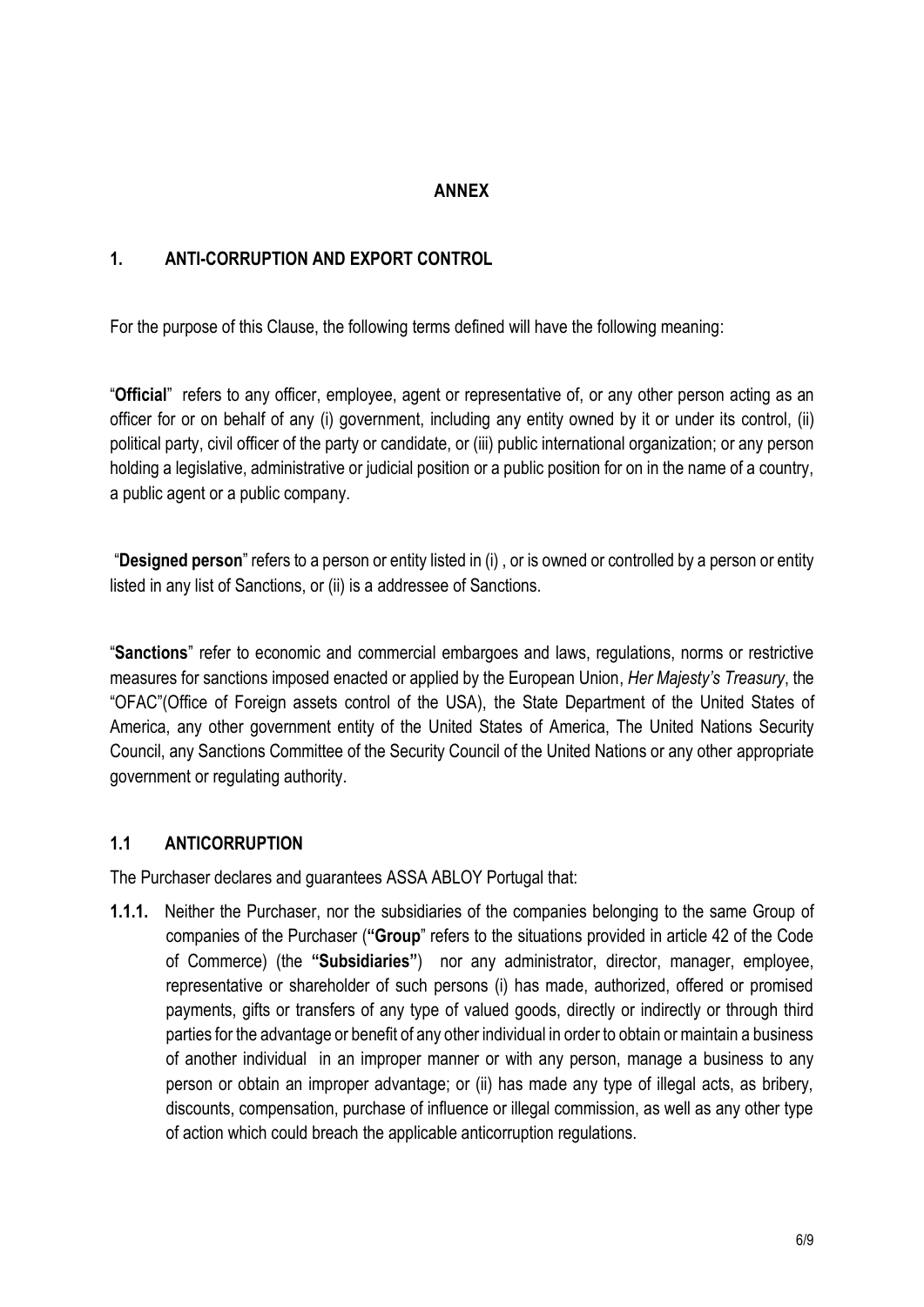- **1.1.2.** The Purchaser has established and maintains policies and procedures designed to guarantee, and is expected to continue to guarantee at all times, the compliance of the applicable anticorruption regulations.
- **1.1.3.** During the last five years neither the Purchaser nor its Subsidiaries have received any written communication stating or alleging that any of such persons has infringed or could break the applicable anticorruption law or that any of such persons is or could be submitted to investigation by the government authorities related to the applicable anticorruption regulations and, to the knowledge of the Purchaser, is not under threat or pending of such investigation; and
- No Officer holds shares, participations or capital or property interests (some in the Purchaser or **1.**1**.**4 any of the Subsidiaries), or is a manager, director, administrator, employee, contractor or representative of the Purchaser. No officer is or will be entitled to or have interest in any payment or in any other valued belonging provided by ASSA ABLOY Portugal to the Supplier.

# 1.2 EXPORT CONTROL

- The Purchaser hereby recognizes that the Products can be subject to export controls. The Purchaser will comply with all the export controls and assumes that he/she and only himself/herself will be responsible to guarantee the compliance of the regulations on export control. The Purchaser will not use, sell, re-sell, export, re-export, arrange, spread or, in any other way, trade with the Products in a direct or indirect way, in any country, destination or with any person without previously obtaining the necessary export authorization or any other type of approval issued by the corresponding government, and will comply with such transactions in accordance with the requirements of the export control regulations. **1.2.**1
- **1.2.2.** The Purchaser declares and guarantees to ASSA ABLOY Portugal that neither the Purchaser nor any of the subsidiaries, directors or employees:
- (a) is the property of or is controlled by an Appointed person;
- (b) has done or is doing, directly or indirectly, business or activities with or to the benefit of, in any other way, is implied in business activities with an Appointed Person or in any other way , infringes the legislation on Sanctions applicable to ASSA ABLOY Portugal as well as to the Purchaser.
- (c) will do business or activities that will lead ASSA ABLOY Portugal to infringe the applicable law on Sanctions; or
- (d) breaches or has breached at any time, or is submitted to an investigation on behalf of or in the name of any regulating or government body in relation to the regulation on Sanctions.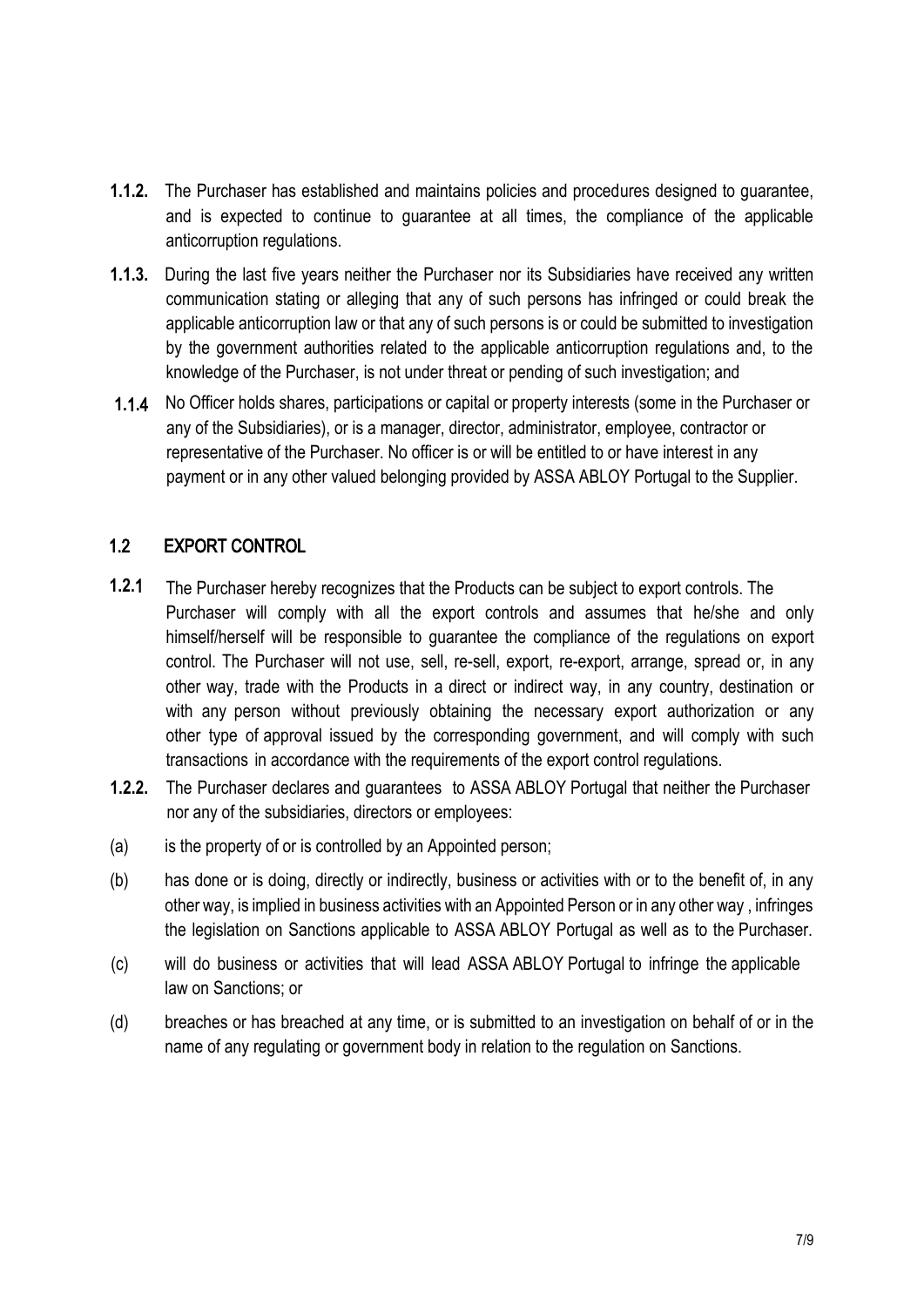#### **1.3 GENERAL PROVISIONS**

- **1.3.1.** The Purchaser agrees and commits to:
- (a) Ensure that the statements and guarantees covered in former Clauses 1.1 and 1.2 remain true and faithful at all moments; and
- (b) The Purchaser will notify in writing to ASSA ABLOY Portugal, as soon as possible, and, in any case, within five calendar days from the moment any determining circumstance would occur, if any of such declarations or guarantees would no longer be true or faithful at any moment.
- **1.3.2.** The Purchaser undertakes to keep full and precise records as it relates to all the actions carried out by, in the name of, or in accordance to the Purchaser`s indications, as foreseen in the Contract. The Purchaser, with the previous request by ASSA ABLOY Portugal will provide copies of all the documents related to the export of the Products. The Purchaser will also supply full information of all the aspects related to the Products' orders by the Appointed Persons and, therefore, with those persons with whom the Purchaser refrained from doing business.
- **1.3.3.** Without the prejudice of any provision of the Contract in the opposite sense, ASSA ABLOY Portugal will not be compelled to make any payment or undertake any action as established in the provisions of the Contract, if, in its opinion, such action can faithfully represent or contribute to an infringement of the applicable anticorruption regulations or the regulations on Sanctions; and ASSA ABLOY Portugal will not be liable to the Purchaser for any claim, loss or damage resulting from the exercise of ASSA ABLOY Portugal of its rights provided in this Clause.
- **1.3.4.** If ASSA ABLOY Portugal decides, at its sole discretion, that the Purchaser is breaching, at any moment, Clauses 1.1 and 1.2, ASSA ABLOY Portugal will be entitled to, immediately, terminate the Contract by means of a written notification to the **Purchaser**
- **1.3.5.** The Purchaser will indemnify ASSA ABLOY Portugal, its Subsidiaries, managers, directors, employees, consultants, representatives and owners of interests in its capital (jointly, the "**Indemnified**") of any type of claim, damage and liability, including reasonable fees, expenses and payment to lawyers, incurred by or ascribed against any indemnified party derived from, in relation to, or as a result of: (a) any declaration or guarantee provided in former Clauses 1.1 and 1.2 that is not true or faithful; (b), any infringement by the Purchaser of the provisions in this Annex ; or (c) any claim, litigation, investigation or process related to any issue previously mentioned, either of it is based on contractual responsibility or on any other legal basis.